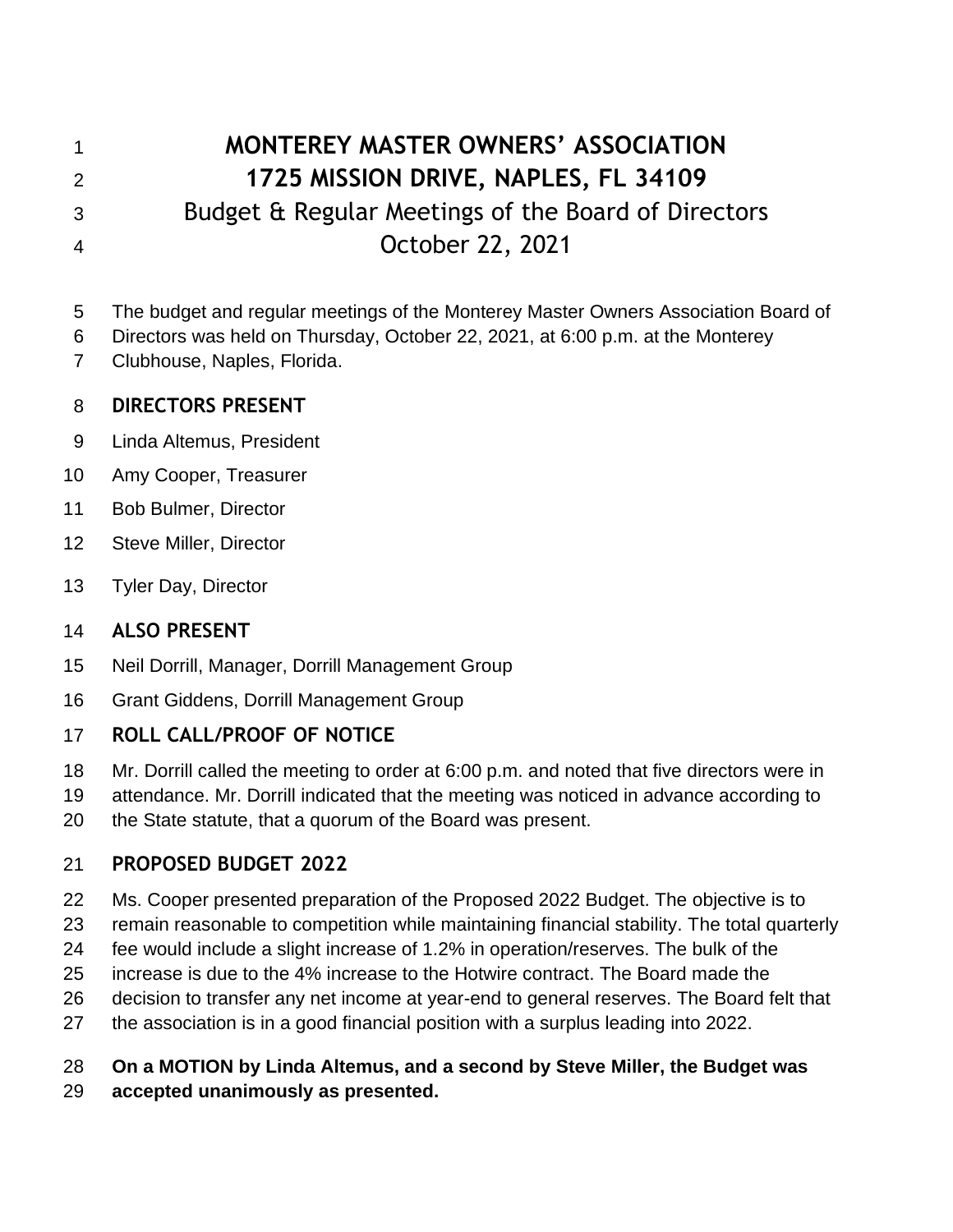Monterey Master Owners' Association - Minutes October 22, 2021 Page 2

#### **REGULAR MEETING MINUTES**

### **REPORTS OF COMMITTEES**

- **A. Financial**
- No further discussion.

#### **B. Social**

Social committee members were not present.

#### **NEW BUSINESS**

#### **A. Rear Yard Drainage Encroachments**

The drainage easement report previously prepared was reviewed. Management staff

will continue to address the problematic areas and obtain quotes from grading

 contractors to share in the future. Mr. Dorrill will update the Board at the December meeting.

#### **B. Fall Work Program**

The fall work program was presented.

#### **OLD BUSINESS**

#### **A. Painting and New Storm Door (Gatehouse)**

The work was complete.

#### **B. Short Term Rental Resolution**

An execution agreement has been reached between the association and the residents

in violation of short-term rentals (Airbnb). The defendants will be required to pay \$9,000

to the association for attorney costs. Since they intend to sell the unit, the attorney's

office will also release a satisfaction of judgment at closing.

## **C. Irrigation Upgrade (Mission Dr.) / Landscape Contract**

Mr. Dorrill indicated that the landscape maintenance contract was in the backup

material of the agenda package. The scope of services is shown, and the contract will

commence of January 1, 2022. **On a MOTION by Linda Altemus, and second by \*\*\*,** 

**the contract was accepted as presented.**